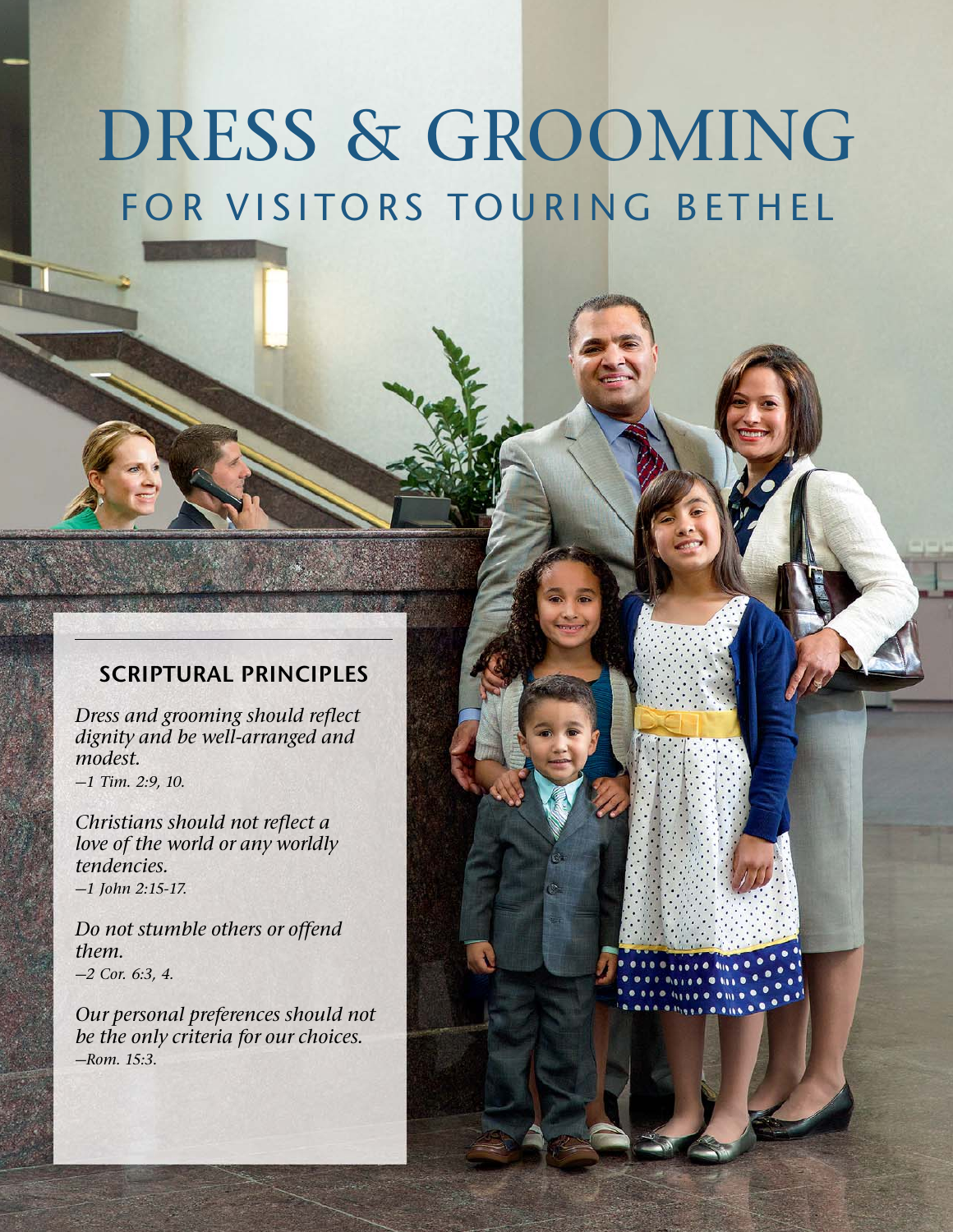## WHEN VISITING BETHEL, DRESS AS IF ATTENDING A MEETING FOR WORSHIP

"When we visit world headquarters or a branch office of Jehovah's Witnesses . . . , we should dress and conduct ourselves as we would when we attend meetings at the Kingdom Hall." (Organized to Do Jehovah's Will, p. 126)



## EVEN DURING LEISURE TIME, OUR DRESS AND GROOMING SHOULD ALWAYS BE DIGNIFIED

A "high standard should be observed by Kingdom publishers from the local area as well as those from more distant places who come to see and associate with members of the Bethel family and to visit the branch facilities." (March 1998 Our Kingdom Ministry, p. 7)

BETHEL ROOM



Appropriate dress for visiting Bethel. Clothing worn in the Bethel dining room must likewise be clean, orderly, modest, and dignified. **NEIGHBORHOOD** 

Acceptable casual wear for visiting a Bethel room or traveling in the neighborhood.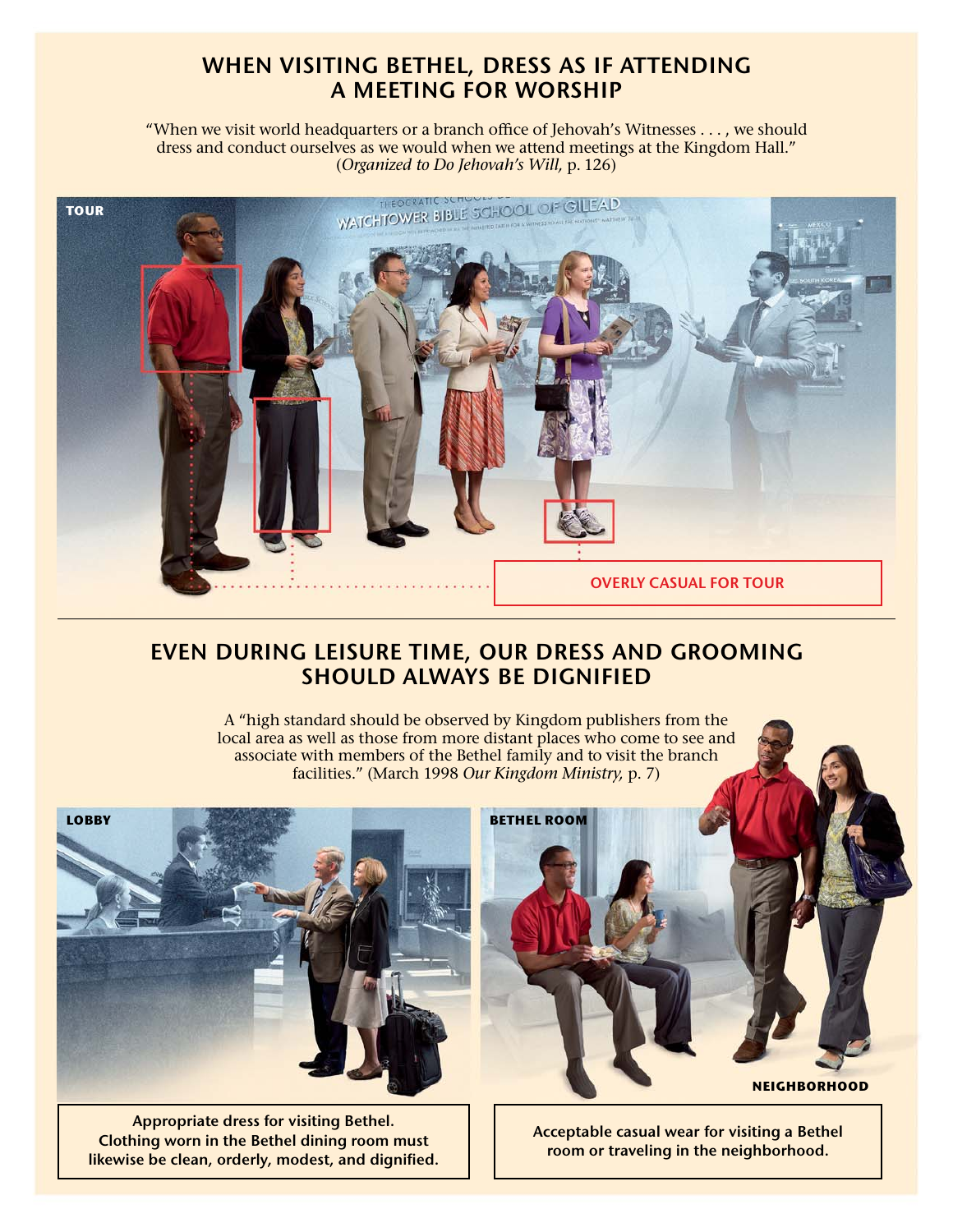### UNACCEPTABLE FOR VISITING BETHEL

## EXTREMELY CASUAL DRESS IS NOT ACCEPTABLE AT BETHEL

"It has been noted that when visiting the branch offices, some brothers and sisters tend to be extremely casual in their dress. That is not appropriate when visiting these facilities. Our appearance should be exemplary, well-arranged, and modest, reflecting the decency and dignity that befit servants of Jehovah God.<sup>-1</sup> Tim. 2:9, 10." (June 2002 Our Kingdom Ministry, p. 2)



Overly casual, sloppy, undignified







Sloppy, untucked<br>shirt, baggy jeans

**Sweat suit Tight-fitting suit** Untucked shirt, slogan T-shirt, undershirt, Untucked shirt, slogan T-shirt, undershirt, logo baseball cap, faded jeans



Bare midriff, tight-fitting clothes, plunging neckline, short skirt, high slit